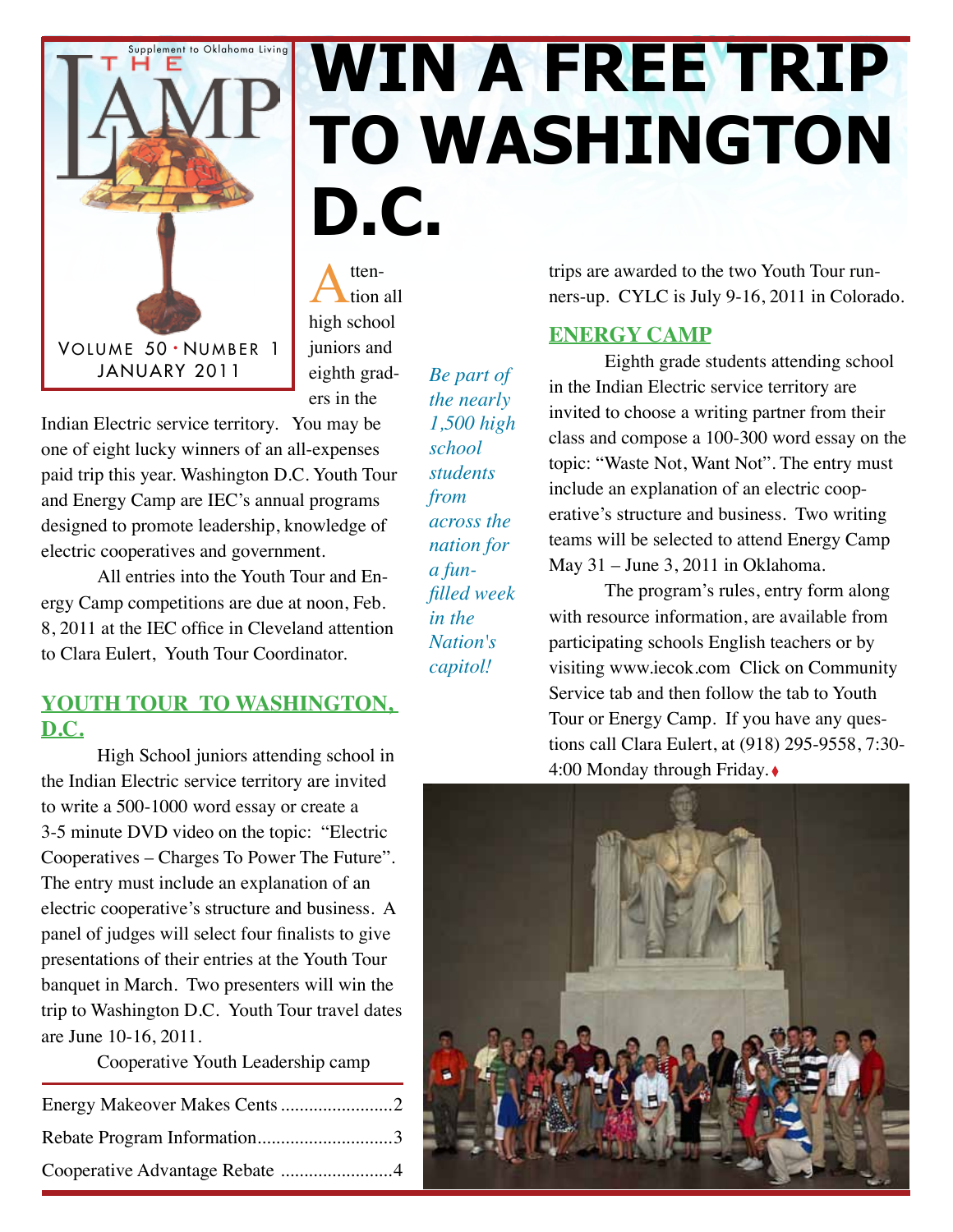

very month many IEC members write a check for that modern need we call electricity. But do we ever see that money in a proper perspective?

Would you walk into a bedroom, raise the window, turn on the air-conditioner and then throw a dollar out the window? Probably not in the physical sense, but in reality that is what many of us do.

A small crack here, a few inches of insulation there, even a incandescent bulb in a room where there could be a CFL are all examples of throwing money out the window. One local family recently learned just how much money could be saved by closing those windows that were blowing their money away.

"I was very thankful to Indian Electric for making these improvements in our home", Dustin Mills said. He and his family were the recipients of a very special home improvement project sponsored by AECI, which is IEC's wholesale power supplier.

AECI implemented the program responsible for the improvements so it could see how

much energy could be saved through improved thermal efficiencies within a mobile home with a high kilowatt usage.

Mills explained that in the past his air conditioning unit would never cycle off during the summertime. Since the improvements it does. In fact, his kids were even complaining about it being too cold in the house for the first time this past summer.

AECI asked several Rural Electric Cooperatives to participate in this program by submitting an account that had a high kWh usage, and then make sure certain improvements were made. The Mills house was one of many that were submitted to AECI and it made the final decision in selecting the residence to be used.

"By the end, the project would cost \$10,000", IEC Energy Services Representative Charlie Taylor said. As for the work that was actually done, IEC personnel sealed air leaks in the exterior walls and floors with caulking and foam insulation and a local contractor was selected to install all new windows and exterior doors. In addition, a new energy star rated dish washer, electric heat pump hybrid water heater, clothes washer and dryer were also installed. To insure maximum savings air leaks in the heating and cooling supply duct were repaired and new skirting was installed around the mobile home as well.

" I really do appreciate the new appliances too, especially the clothes washer and dryer", Mrs. Mills said. In addition to the interior repairs and new appliances, damaged soffits were repaired and insulation was added where needed. "From the beginning of this project until completion took several months", Taylor said.

"It has been a pleasure to work with the Mills family and to see them benefit from this program. By improving the energy efficiency of their home, they not only improved the comfort level of their home, but will also see a savings on their electric bill", Taylor said.

Also installed was a specific meter on the new heat pump water heater to monitor the kWh usage.

*Continued on page 3...*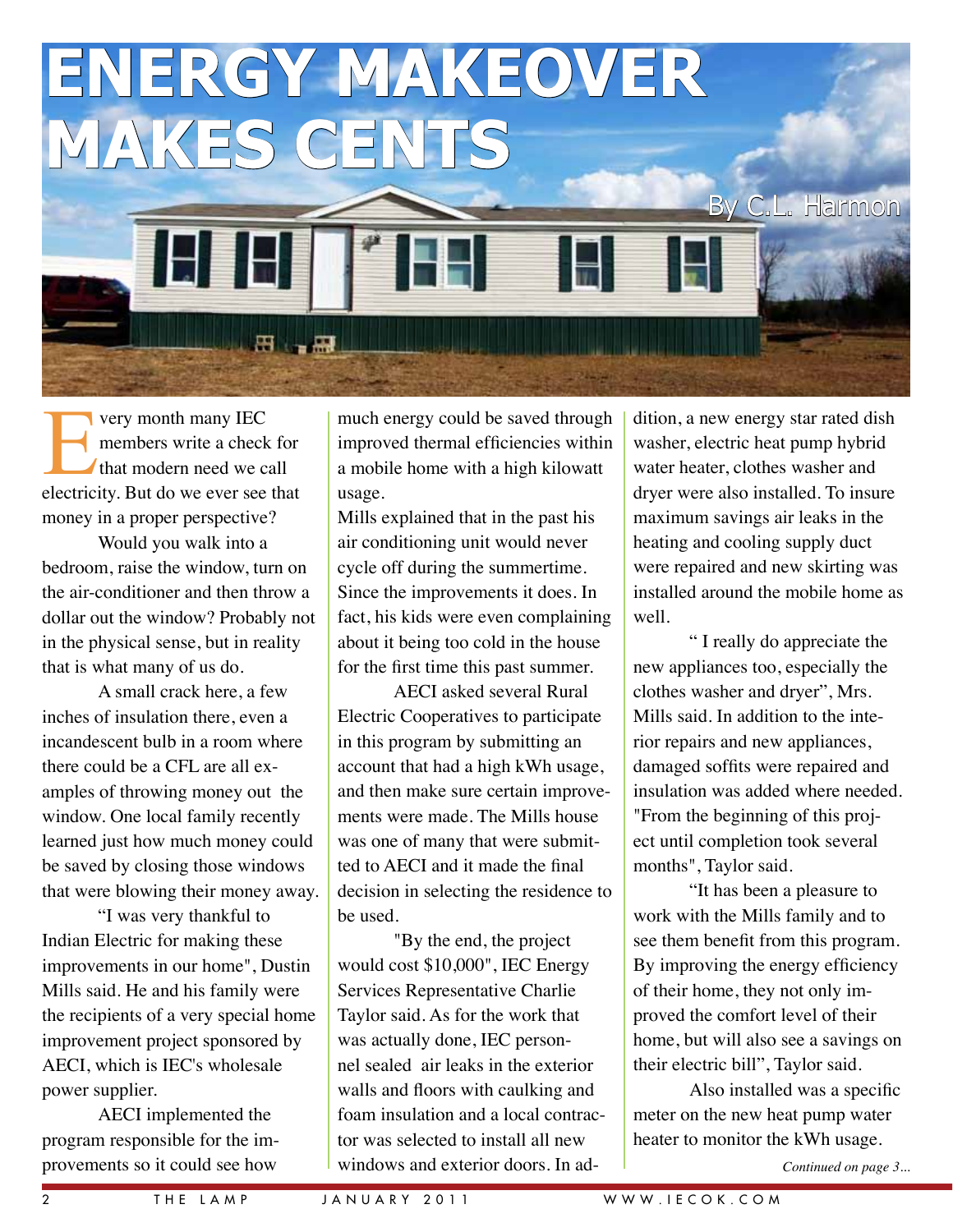So far the cost to operate this water heater is about \$21.00 per month. There are two adults and five kids living in the house.

According to Rick Holmes, AECI's Energy Efficiency Program Manager, the purpose of this program was to measure the energy saving potential of a mobile home

by improving the energy efficiency. This mobile home was selected over several others because of the opportunity seen to achieve that goal.

He also stated that he hoped this program would set an example that you can create energy savings to your home by giving it an energy make over. Even though this was a

very beneficial program, according to Holmes AECI will not be doing it again.

To see how you can make energy improvements to your home log on to www.togetherwesave.com or www.takecontrolandsave.coop. ◊

# **Rebate Program for Energy Efficient Appliances**

You never look forward to replacing appliances in your home. When the need arises to buy new appliances, IEC members are encouraged to choose Energy Star rated electric appliances. Energy Star appliances use less electricity and allows members to claim an IEC rebate on their purchase.

The rebate program is offered on Energy Star rated, energy-efficient electric water heaters, room air conditioners, clothes washers, dishwashers, ground and

### **Electric Water Heater - \$50**

Unit must have efficiency rating of .90 or higher and cannot replace gas. Submit the Energy Star proof of efficiency rating, brand and model number with your rebate form.

#### **Room A/C Unit - \$50**

Applies to the purchase of a new Energy Star unit.

#### **Clothes Washer - \$100**

Applies to purchase of a new Energy Star unit. The unit must be connected to an electric water heater.

#### **Dishwasher - \$50**

Applies to the purchase of a new Energy Star unit. The unit must be connected to an electric water heater.

air source heat pumps and air source heat pumps with electric backup heat. IEC and IEC's generation supplier Associated Electric Cooperative (AECI) have worked together to create a program for the purpose of reducing energy usage among its members. IEC and AECI is focused on delaying, for as long as possible, the construction of new power plants, which will increase the cost of electricity to our members.

Rebate forms are available from IEC. The completed rebate form and required information must

**Ground Source Heat Pump - \$750 per ton** Installation of Energy Star rated unit with at least an EER of 17.1 Residential 10 ton max. Commercial 50 ton max. **Air Source Heat Pump with Gas, Propane or Fuel Oil Backup Heat - \$150 per ton** Installation of a 15.5 SEER or higher Energy Star heat pump. **Air Source Heat Pump with Electric Backup Heat - \$150 per ton** Installation of a 16 SEER or higher Energy Star heat pump with electric backup in new construction or replacing electric resistance heat.

be submitted to IEC within 90 days of purchase/ installation of the appliance or heat pump. Rebate checks will be mailed directly to the member within  $6-8$  weeks  $\triangle$